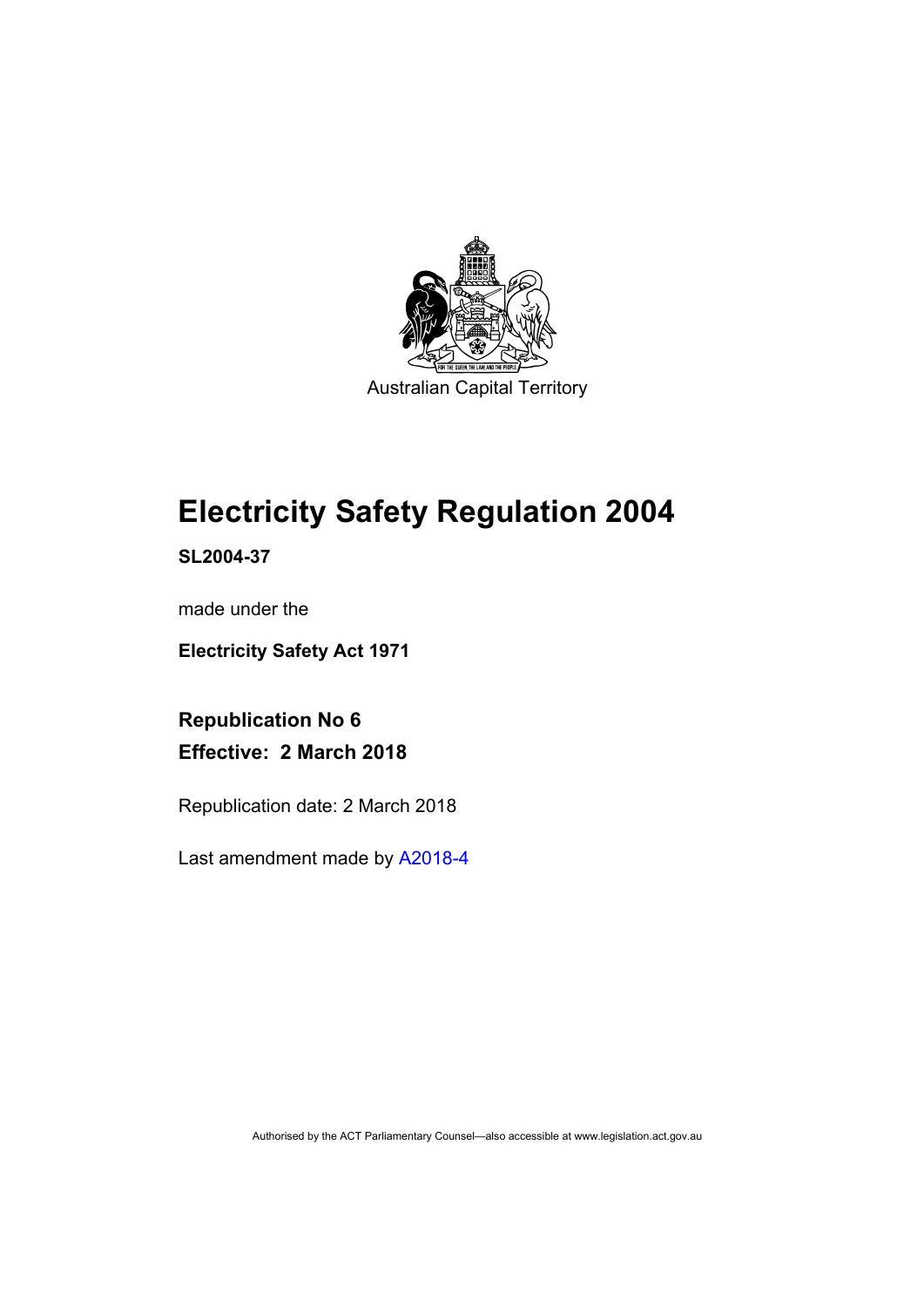### **About this republication**

#### **The republished law**

This is a republication of the *Electricity Safety Regulation 2004*, made under the *Electricity Safety Act 1971* (including any amendment made under the *[Legislation Act 2001](http://www.legislation.act.gov.au/a/2001-14)*, part 11.3 (Editorial changes)) as in force on 2 March 2018*.* It also includes any commencement, amendment, repeal or expiry affecting this republished law to 2 March 2018.

The legislation history and amendment history of the republished law are set out in endnotes 3 and 4.

#### **Kinds of republications**

The Parliamentary Counsel's Office prepares 2 kinds of republications of ACT laws (see the ACT legislation register at [www.legislation.act.gov.au](http://www.legislation.act.gov.au/)):

- authorised republications to which the *[Legislation Act 2001](http://www.legislation.act.gov.au/a/2001-14)* applies
- unauthorised republications.

The status of this republication appears on the bottom of each page.

#### **Editorial changes**

The *[Legislation Act 2001](http://www.legislation.act.gov.au/a/2001-14)*, part 11.3 authorises the Parliamentary Counsel to make editorial amendments and other changes of a formal nature when preparing a law for republication. Editorial changes do not change the effect of the law, but have effect as if they had been made by an Act commencing on the republication date (see *[Legislation Act 2001](http://www.legislation.act.gov.au/a/2001-14)*, s 115 and s 117). The changes are made if the Parliamentary Counsel considers they are desirable to bring the law into line, or more closely into line, with current legislative drafting practice.

This republication does not include amendments made under part 11.3 (see endnote 1).

#### **Uncommenced provisions and amendments**

If a provision of the republished law has not commenced, the symbol  $\mathbf{U}$  appears immediately before the provision heading. Any uncommenced amendments that affect this republished law are accessible on the ACT legislation register [\(www.legislation.act.gov.au\)](http://www.legislation.act.gov.au/). For more information, see the home page for this law on the register.

#### **Modifications**

If a provision of the republished law is affected by a current modification, the symbol  $\mathbf{M}$ appears immediately before the provision heading. The text of the modifying provision appears in the endnotes. For the legal status of modifications, see the *[Legislation Act 2001](http://www.legislation.act.gov.au/a/2001-14)*, section 95.

#### **Penalties**

At the republication date, the value of a penalty unit for an offence against this law is \$150 for an individual and \$750 for a corporation (see *[Legislation Act 2001](http://www.legislation.act.gov.au/a/2001-14)*, s 133).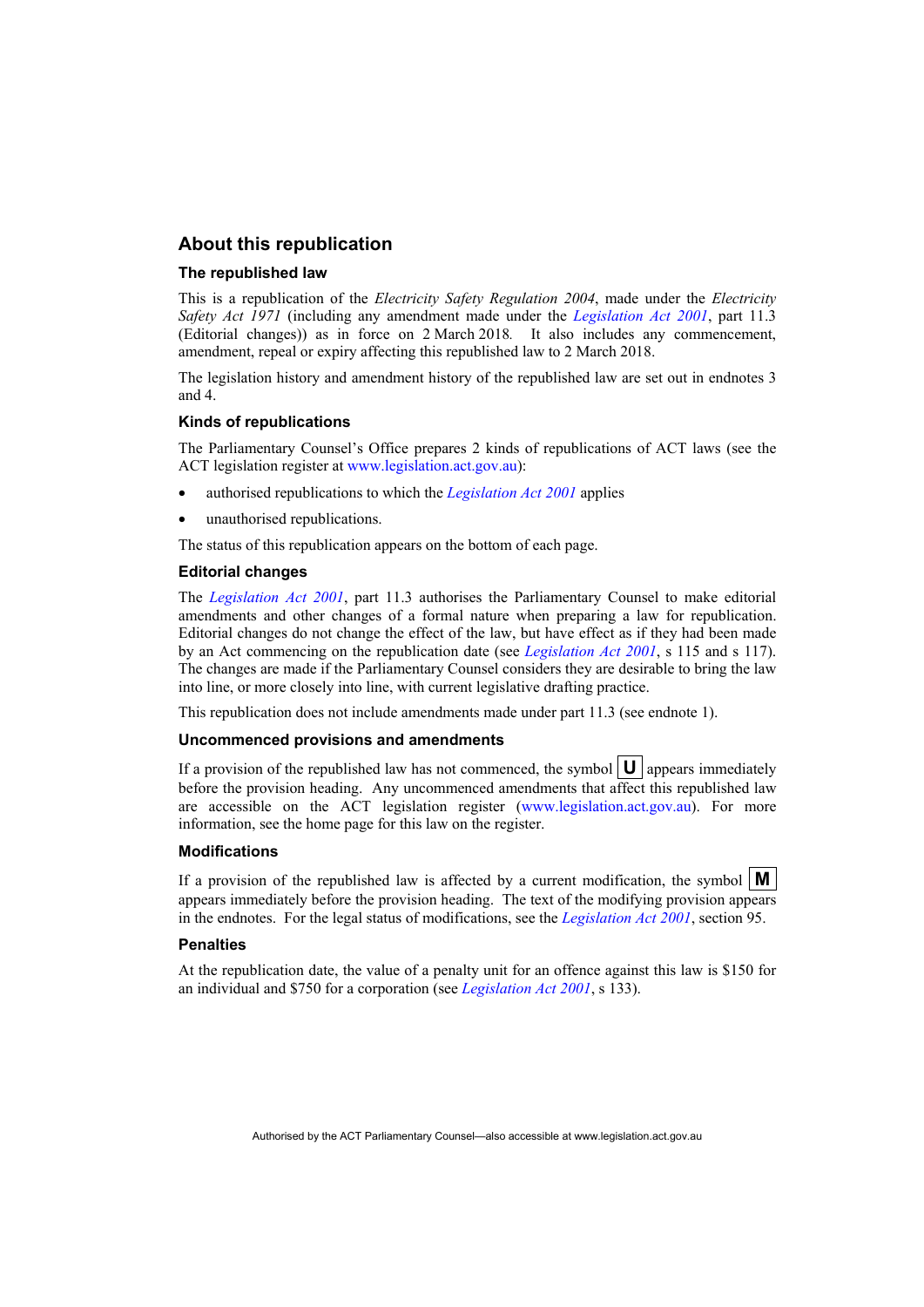

Australian Capital Territory

# **Electricity Safety Regulation 2004**

made under the

## **Electricity Safety Act 1971**

## **Contents**

|                 |                                                                        | Page |
|-----------------|------------------------------------------------------------------------|------|
| 1               | Name of regulation                                                     | 2    |
| 2               | Exemption from inspection etc-Act, s 4                                 | 2    |
| 3               | Exemption from AS/NZS 3000- $Act$ , s 5 (3) and s 6 (2)                | 2    |
| 4               | Exemption from Act, s 5 and s $6$ —Act, s 5 (3) and s 6 (2)            | 3    |
| 5               | Articles of electrical equipment to bear registration number-Act, s 19 | 3    |
| 6               | Application of AS/NZS 3000 to streetlight network                      | 4    |
| <b>Endnotes</b> |                                                                        |      |
|                 | About the endnotes                                                     | 5    |
| 2               | Abbreviation key                                                       | 5    |
| ◠               | Logiolotion biotony                                                    | c    |

 3 [Legislation history 6](#page-9-0) 4 [Amendment history 7](#page-10-0) 5 [Earlier republications 8](#page-11-0)

Electricity Safety Regulation 2004 Effective: 02/03/18

contents 1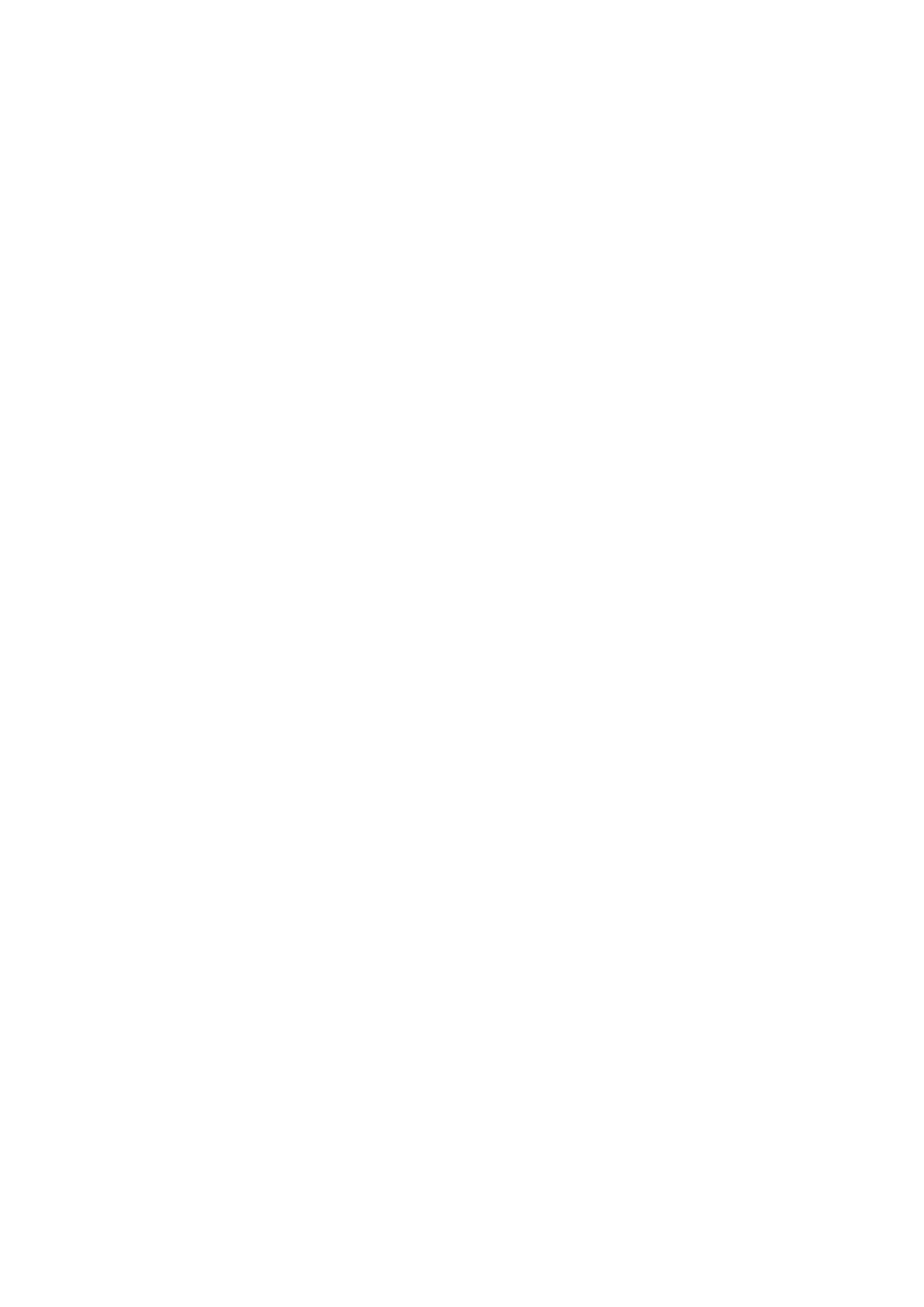

# **Electricity Safety Regulation 2004**

made under the

I

**[Electricity Safety Act 1971](http://www.legislation.act.gov.au/a/1971-30)**

R6 02/03/18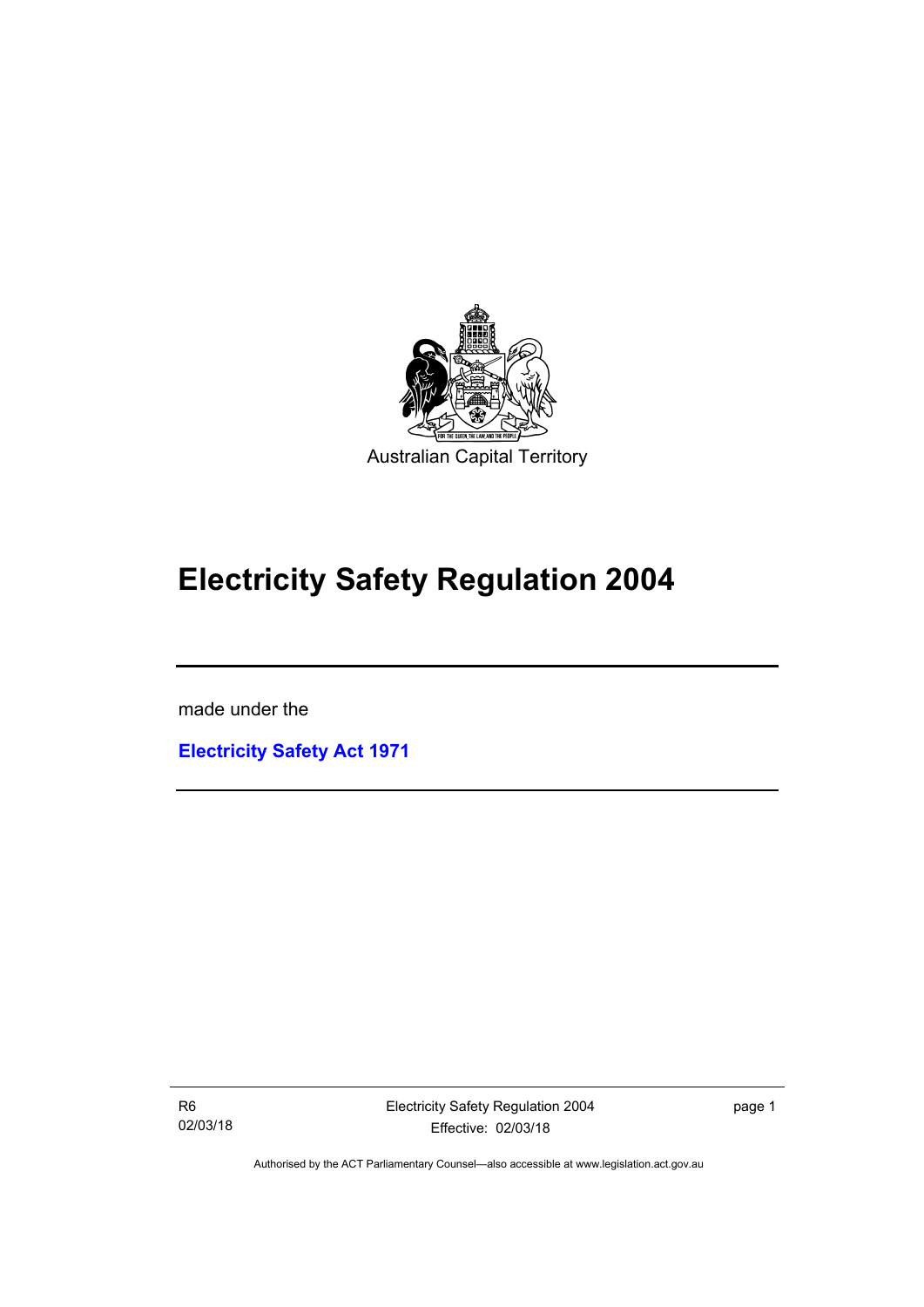## <span id="page-5-0"></span>**1 Name of regulation**

This regulation is the *Electricity Safety Regulation 2004*.

## <span id="page-5-1"></span>**2 Exemption from inspection etc—Act, s 4**

The wiring or a component of an electrical installation for a lift or escalator being installed on the load side of a circuit-breaker in the motor room for the lift or escalator is a prescribed circumstance.

## <span id="page-5-2"></span>**3 Exemption from AS/NZS 3000—Act, s 5 (3) and s 6 (2)**

- (1) The [Act](http://www.legislation.act.gov.au/a/1971-30/default.asp), section 5 (1) does not apply if the construction occupations registrar is satisfied that—
	- (a) the electrical wiring work—
		- (i) began before the day when a revised edition of AS/NZS 3000 is published and is finished after that day; or
		- (ii) is finished before the end of the period of 6 months starting on the day when a revised edition of AS/NZS 3000 is published; and
	- (b) the electrical wiring work complies with AS/NZS 3000 as in effect before the publication of the revised edition; and
	- (c) the electrical wiring work otherwise complies with the requirements of the electrical wiring rules (other than AS/NZS 3000).
	- *Note Electrical wiring rules*—see the [Act,](http://www.legislation.act.gov.au/a/1971-30/default.asp) s 3B.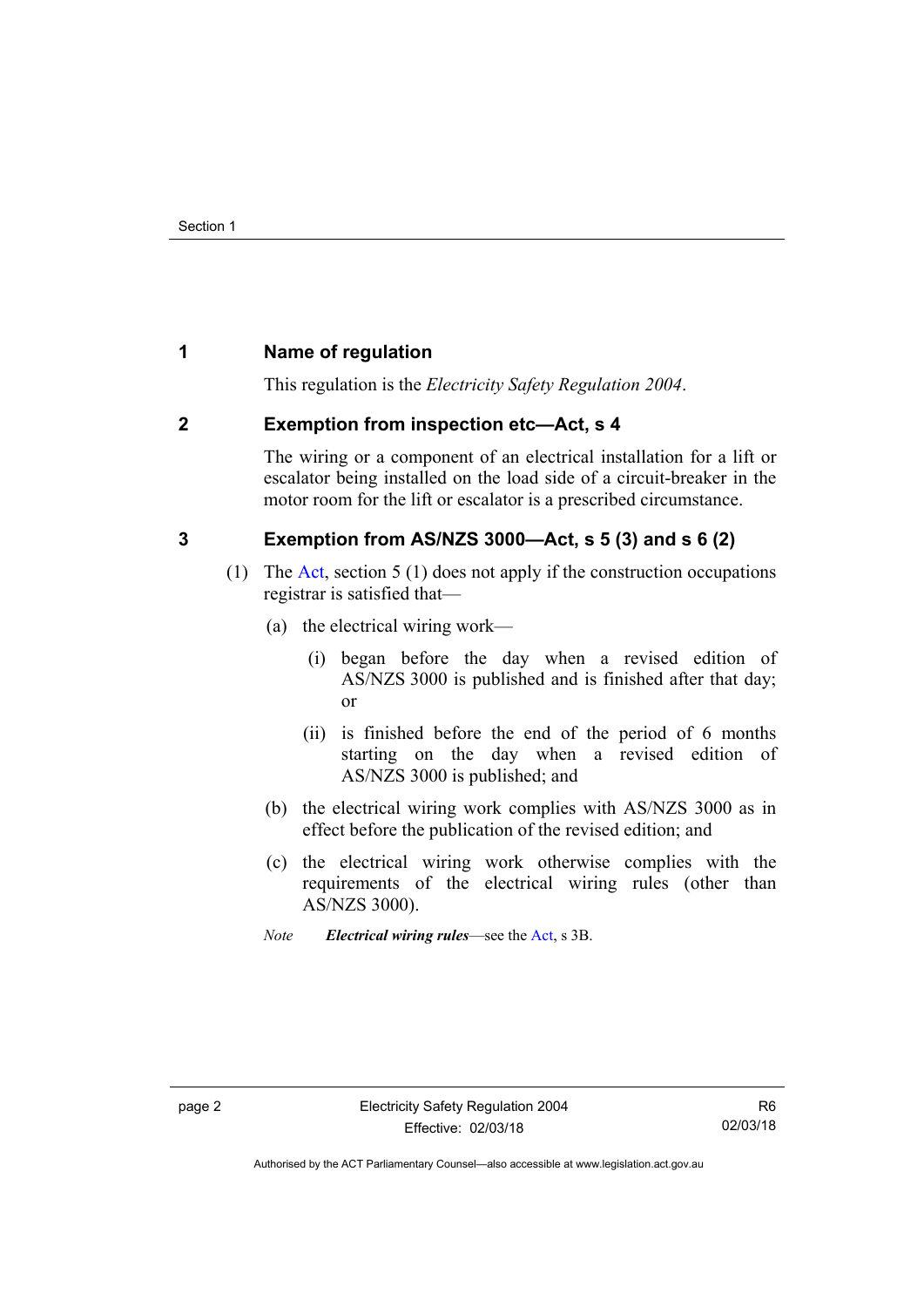- (2) The [Act](http://www.legislation.act.gov.au/a/1971-30/default.asp), section 6 (2) does not apply if the construction occupations registrar is satisfied that—
	- (a) the electrical wiring work—
		- (i) began before the day when a revised edition of AS/NZS 3000 is published and is finished after that day; or
		- (ii) is finished before the end of the period of 6 months starting on the day when a revised edition of AS/NZS 3000 is published; and
	- (b) the electrical wiring work complies with AS/NZS 3000 as in effect before the publication of the revised edition; and
	- (c) the electrical wiring work otherwise complies with the requirements of the electrical wiring rules (other than AS/NZS 3000).

## <span id="page-6-0"></span>**4 Exemption from Act, s 5 and s 6—Act, s 5 (3) and s 6 (2)**

Electrical wiring work consisting of the installation of the wiring or a component of an electrical installation for a lift or escalator on the load side of a circuit-breaker in the motor room for the lift or escalator is prescribed.

## <span id="page-6-1"></span>**5 Articles of electrical equipment to bear registration number—Act, s 19**

Each article of electrical equipment to which a registered declaration of compliance relates must be marked, stamped or labelled by attaching the registration number of the declaration to, or writing that number indelibly on, the article.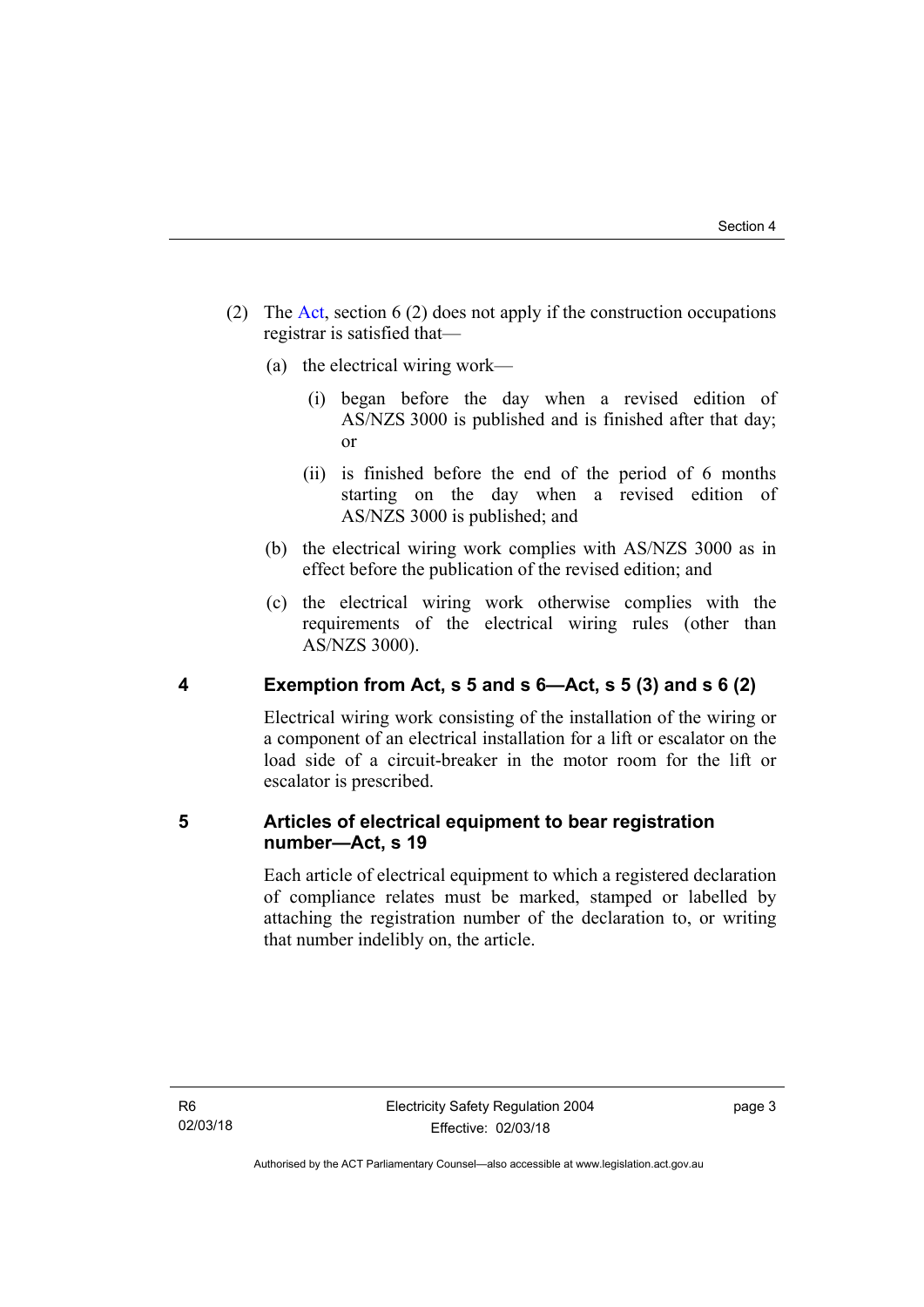## <span id="page-7-0"></span>**6 Application of AS/NZS 3000 to streetlight network**

- (1) This section applies to the streetlight network.
- (2) The streetlight network is taken to comply with AS/NZS 3000 if the streetlight network complies with a specific design and installation method in AS/NZS 3000, part 1, whether or not AS/NZS 3000, part 2 can be met.
- (3) In this section:

*streetlight network*—see the *[Utilities Act 2000](http://www.legislation.act.gov.au/a/2000-65)*, section 229.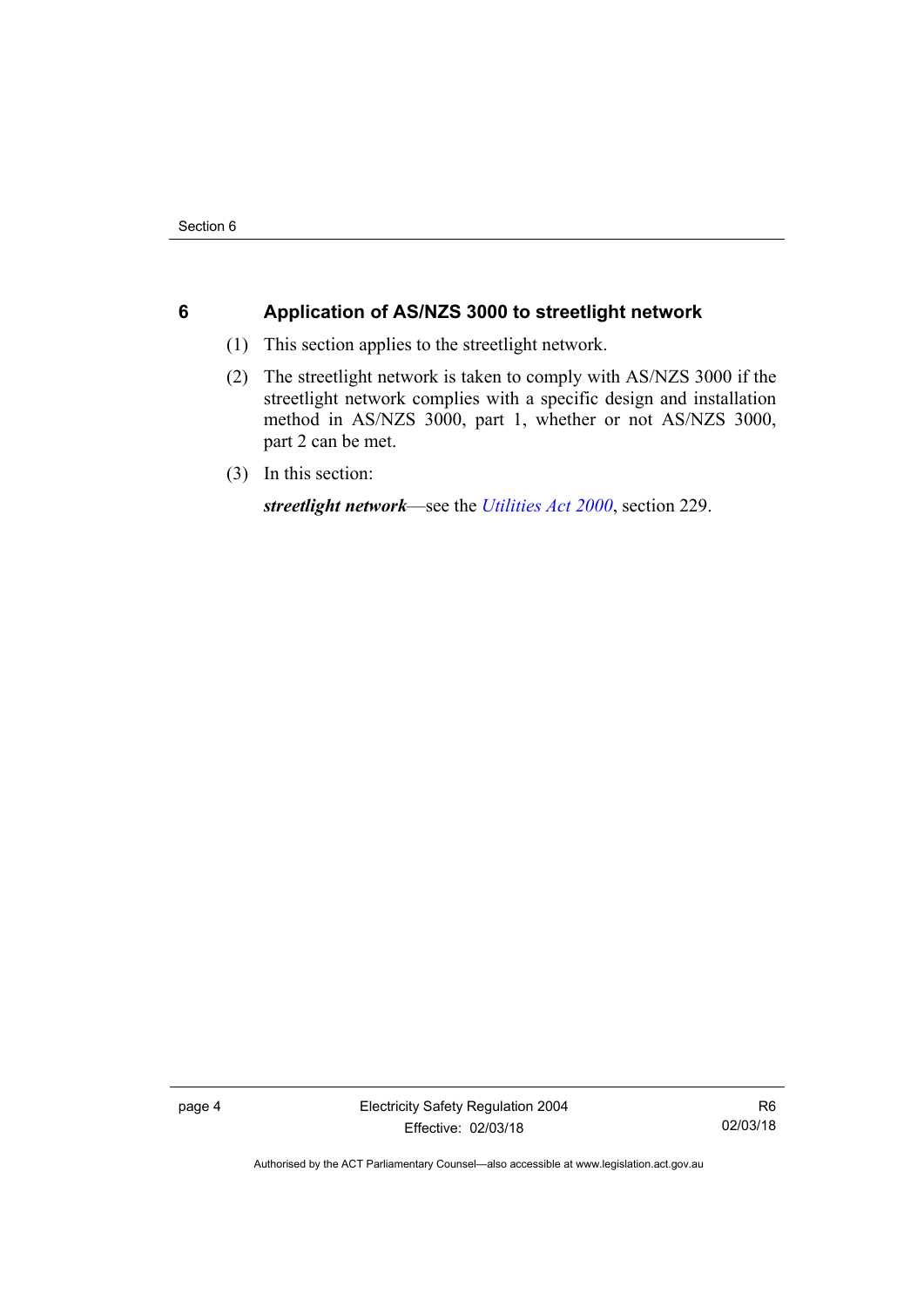## <span id="page-8-0"></span>**Endnotes**

## **1 About the endnotes**

Amending and modifying laws are annotated in the legislation history and the amendment history. Current modifications are not included in the republished law but are set out in the endnotes.

Not all editorial amendments made under the *Legislation Act 2001*, part 11.3 are annotated in the amendment history. Full details of any amendments can be obtained from the Parliamentary Counsel's Office.

Uncommenced amending laws are not included in the republished law. The details of these laws are underlined in the legislation history. Uncommenced expiries are underlined in the legislation history and amendment history.

If all the provisions of the law have been renumbered, a table of renumbered provisions gives details of previous and current numbering.

The endnotes also include a table of earlier republications.

| $A = Act$<br>$AF =$ Approved form          | $NI = Notifiable$ instrument<br>$o = order$ |  |  |
|--------------------------------------------|---------------------------------------------|--|--|
| $am = amended$                             | om = omitted/repealed                       |  |  |
| $amdt = amendment$                         | $ord = ordinance$                           |  |  |
| $AR = Assembly resolution$                 | $orig = original$                           |  |  |
| $ch = chapter$                             | par = paragraph/subparagraph                |  |  |
| CN = Commencement notice                   | $pres = present$                            |  |  |
| $def = definition$                         | $prev = previous$                           |  |  |
| $DI = Disallowable instrument$             |                                             |  |  |
|                                            | $(\text{prev})$ = previously                |  |  |
| $dict = dictionary$                        | $pt = part$                                 |  |  |
| disallowed = disallowed by the Legislative | $r = rule/subrule$                          |  |  |
| Assembly                                   | $reloc = relocated$                         |  |  |
| $div = division$                           | $renum = renumbered$                        |  |  |
| $exp = expires/expired$                    | $R[X]$ = Republication No                   |  |  |
| $Gaz = gazette$                            | $R1$ = reissue                              |  |  |
| $hdg = heading$                            | s = section/subsection                      |  |  |
| $IA = Interpretation Act 1967$             | $sch = schedule$                            |  |  |
| ins = inserted/added                       | $sdiv = subdivision$                        |  |  |
| $LA =$ Legislation Act 2001                | SL = Subordinate law                        |  |  |
| $LR =$ legislation register                | $sub =$ substituted                         |  |  |
| LRA = Legislation (Republication) Act 1996 | $underlining = whole or part not commenced$ |  |  |
| $mod = modified/modification$              | or to be expired                            |  |  |
|                                            |                                             |  |  |

## <span id="page-8-2"></span>**2 Abbreviation key**

R6 02/03/18 Electricity Safety Regulation 2004 Effective: 02/03/18

page 5

<span id="page-8-1"></span>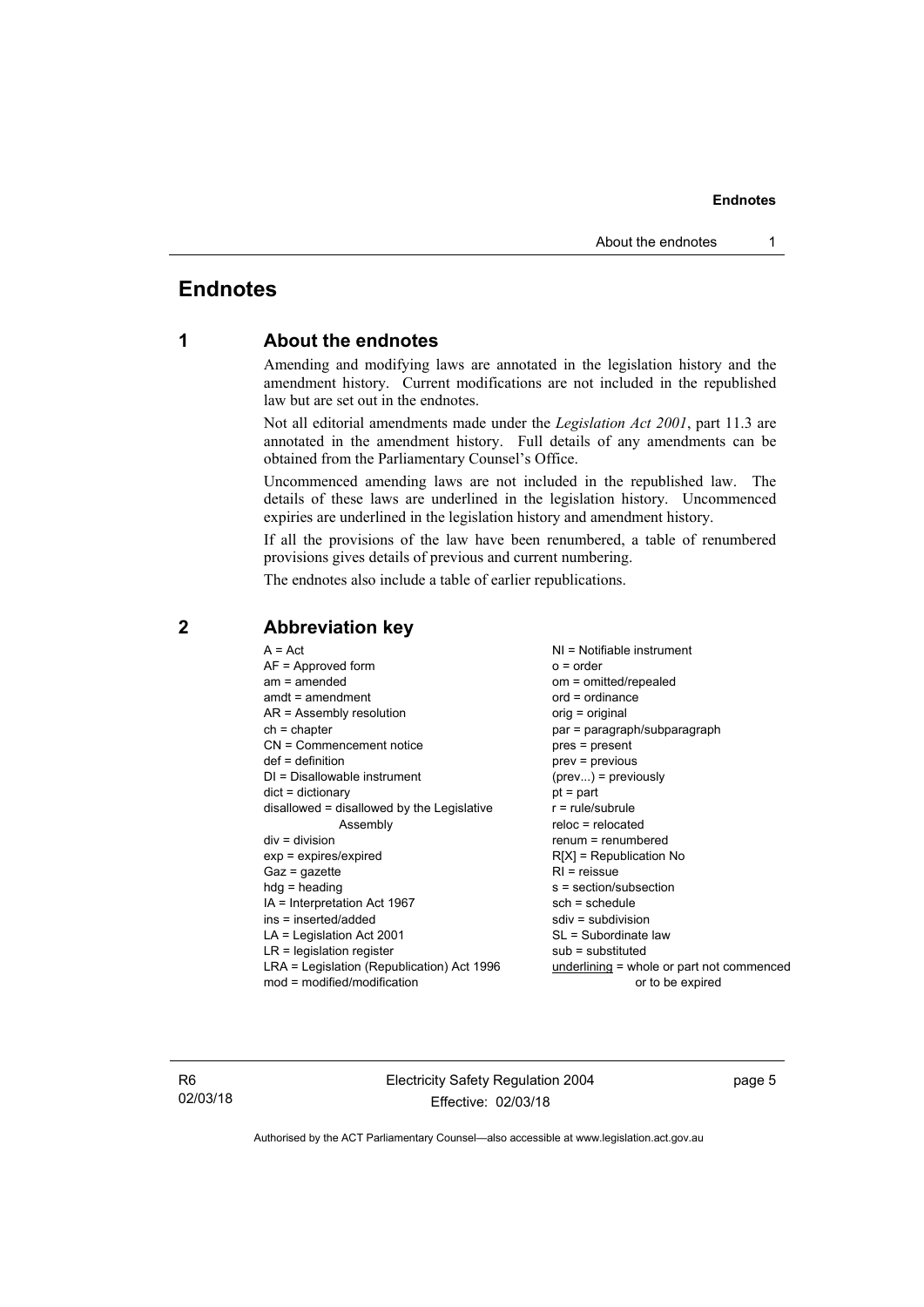3 Legislation history

## <span id="page-9-0"></span>**3 Legislation history**

This regulation was made as part of the *[Construction Occupations Legislation](http://www.legislation.act.gov.au/a/2004-13)  [Amendment Act 2004](http://www.legislation.act.gov.au/a/2004-13)* (see [A2004-13](http://www.legislation.act.gov.au/a/2004-13) amdt 2.37 and sch 2) and is taken to have been made under the *[Electricity Safety Act 1971](http://www.legislation.act.gov.au/a/1971-30)* A1971-30 (see s 131 (1) as ins by [A2004-13](http://www.legislation.act.gov.au/a/2004-13) amdt 2.37) as the *[Electricity Safety Regulations 2004](http://www.legislation.act.gov.au/sl/2004-37)*. It was renamed under the *[Legislation Act 2001](http://www.legislation.act.gov.au/a/2001-14)*.

#### **Electricity Safety Regulation 2004 SL2004-37**

taken to have been notified LR 26 March 2004 [\(A1971-30,](http://www.legislation.act.gov.au/a/1971-30) s 131 (3) (a) as ins by [A2004-13](http://www.legislation.act.gov.au/a/2004-13) amdt 2.37) s 1 taken to have commenced 26 March 2004 (LA s 75 (1)) remainder commenced 1 September 2004 [\(A1971-30,](http://www.legislation.act.gov.au/a/1971-30) s 131 (3) (b) as ins by [A2004-13](http://www.legislation.act.gov.au/a/2004-13) amdt 2.37)

as amended by

#### **[Planning, Building and Environment Legislation Amendment](http://www.legislation.act.gov.au/a/2013-15)  [Act 2013](http://www.legislation.act.gov.au/a/2013-15) A2013-15 pt 6**

notified LR 21 May 2013

s 1, s 2 commenced 21 May 2013 (LA s 75 (1))

pt 6 commenced 22 May 2013 (s 2)

#### **[Construction and Energy Efficiency Legislation Amendment Act 2014](http://www.legislation.act.gov.au/a/2014-2) A2014-2 pt 6**

notified LR 5 March 2014 s 1, s 2 commenced 5 March 2014 (LA s 75 (1)) pt 6 commenced 6 March 2014 (s 2)

#### **[Utilities \(Streetlight Network\) Legislation Amendment Act 2017](http://www.legislation.act.gov.au/a/2017-19/default.asp) A2017-19 pt 3**

notified LR 15 June 2017 s 1, s 2 commenced 15 June 2017 (LA s 75 (1)) pt 3 commenced 16 June 2017 (s 2)

#### **[Building and Construction Legislation Amendment Act 2018](http://www.legislation.act.gov.au/a/2018-4/default.asp) A2018-4 pt 4**

notified LR 1 March 2018 s 1, s 2 commenced 1 March 2018 (LA s 75 (1)) pt 4 commenced 2 March 2018 (s 2)

R6 02/03/18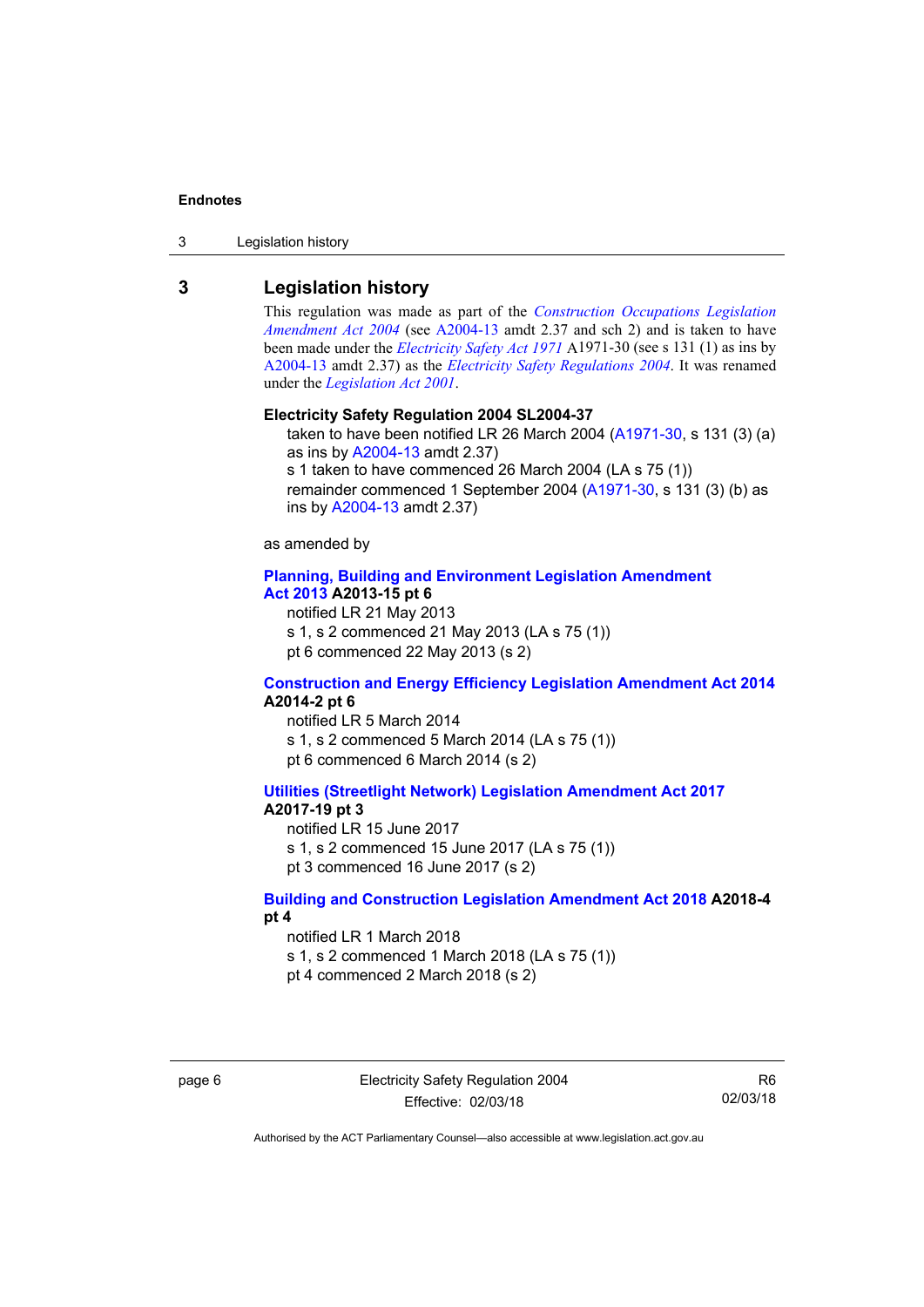Amendment history 4

### <span id="page-10-0"></span>**4 Amendment history**

**Name of regulation**  am R2 LA **Exemption from inspection etc—Act, s 4**  s 2 hdg sub [A2014-2](http://www.legislation.act.gov.au/a/2014-2) s 28<br>s 2 sub A2013-15 s 1 sub [A2013-15](http://www.legislation.act.gov.au/a/2013-15/default.asp) s 10

**Exemption from AS/NZS 3000—Act, s 5 (3) and s 6 (2)** 

| s 3 hdg | sub A2014-2 s 29 |
|---------|------------------|
| s 3     | am A2014-2 s 30  |
|         | sub A2018-4 s 13 |
|         |                  |

**Application of AS/NZS 3000 to streetlight network** 

| s 6 | om A2014-2 s 31  |  |
|-----|------------------|--|
|     | ins A2017-19 s 5 |  |

**Articles of electrical equipment—labelling** 

s 8 om [A2014-2](http://www.legislation.act.gov.au/a/2014-2) s 32

R6 02/03/18 Electricity Safety Regulation 2004 Effective: 02/03/18

page 7